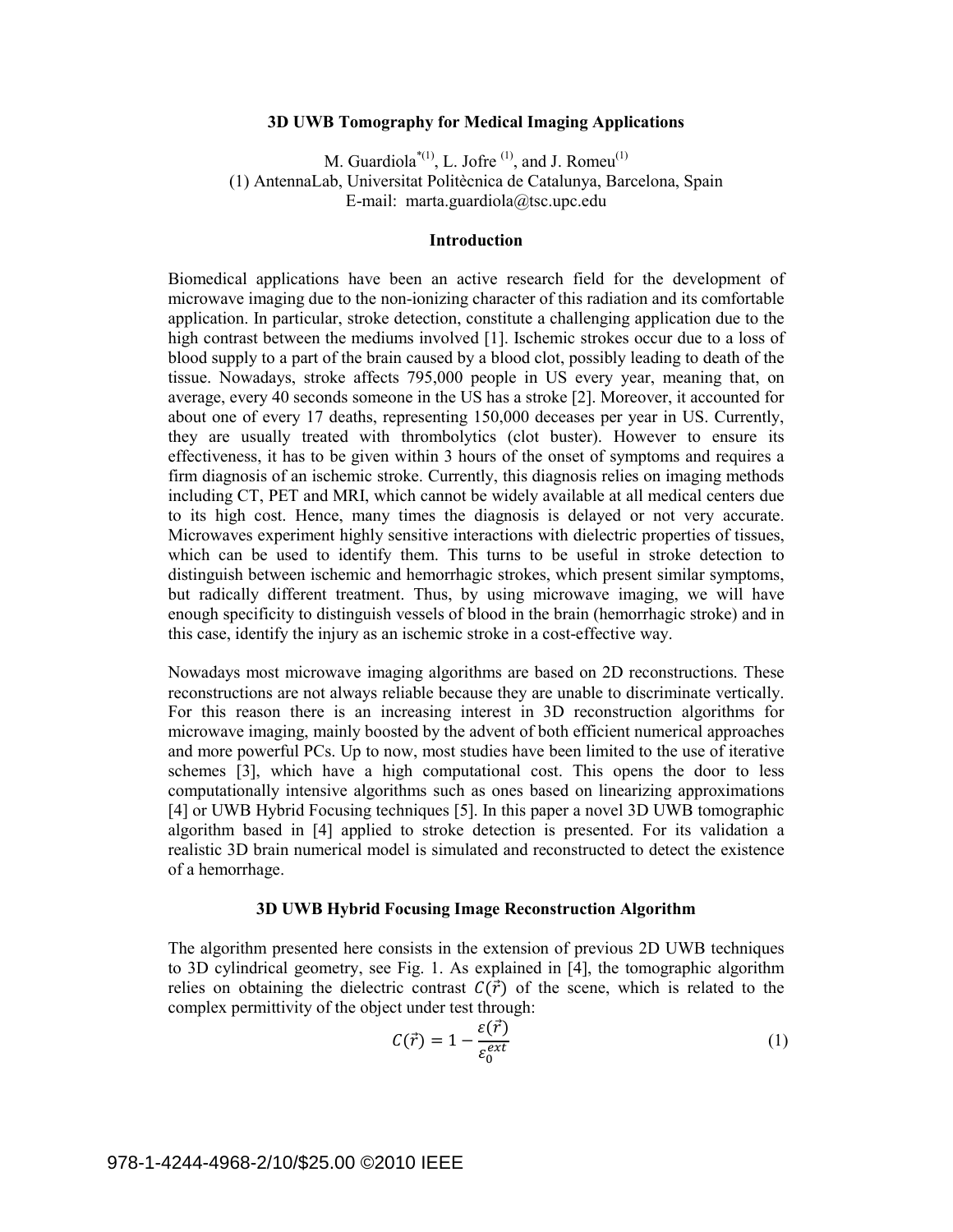where  $\varepsilon_0^{ext}$  is the permittivity of the external medium. The spectrum of the contrast profile can be related to the measured scattered field at all probes when it is produced by an incident plane wave that illuminates the body under test [4].

By using a cylindrical geometry of measurement, plane waves have to be expressed as a combination of cylindrical waves emanating from the probes situated at  $(\theta', z')$ . In this case, the current distribution to produce a vertical plane wave towards  $\vec{k} = k_0^{ext}(\cos\theta \sin\phi \hat{x} + \sin\theta \sin\phi \hat{y} + \cos\theta \hat{z})$  is [6]:

$$
I(\phi', z'; \vec{k}) = -\frac{1}{2\pi^2} e^{jk_z z'} \sum_{n=1}^{k_0 R} j^{n+1} e^{jn(\phi - \phi')} \frac{1}{\sin\theta \, H_n^{(2)}(k_R R)} \tag{2}
$$

Where  $k_0^{ext}$  is the wavenumber in the external medium, R is the radius of the cylinder,  $(\theta, \phi)$  is the direction of the plane wave,  $k_z = k_0^{ext} \cos\theta$  and  $k_R = \sqrt{(k_0^{ext})^2 - k_z^2}$ . Fig. 3 shows the amplitude and phase of the synthesized plane wave electric field on the 3 main planes when the incidence is  $\theta = 90^\circ$  and  $\phi = 45^\circ$ . The closer  $\theta$  is to  $0^\circ$  or 180°, the less accurate the plane wave is. This is due to the truncation error provided by the limited extent of the measurement surface in the z direction [6]. To avoid including unacceptable plane waves in reconstructions,  $θ$  has been limited between 45 $°$  and 135 $°$ , resulting in a small degradation of the resolution in z direction.

The mathematical formulation of the algorithm is based on the reciprocity theorem (3). The spectrum of the induced currents in the object  $\tilde{J}(\vec{k}_2)$  can be expressed by weighting the scattered field  $(\vec{E}^s)$  measured on the array by the current distribution that would produce a plane wave in the direction of the vector  $\vec{k}_2$  in the region occupied by the body under test  $(\vec{J}^a)$ , (2).

$$
\int_{v_b} \vec{f}(\vec{r}) e^{-j\vec{k}_2 \vec{r}} dv_b = \int_{v_a} \vec{f}^a \vec{E}^s dv_a = \int_{v/a} I(\theta', z'; \vec{k}_2) \vec{E}^s dv'_a
$$
\n(3)

Under Born approximation (the scattered field is negligible in front of the incident field  $\vec{E}^0$ ), the induced current, can be expressed in terms of the contrast profile as:

$$
\vec{J}(\vec{r}) \cong j\omega\varepsilon_0^{ext} C(\vec{r}) \vec{E}^0(\vec{r}; \vec{k}_1) \stackrel{\mathcal{F}}{\Rightarrow} \vec{J}(\vec{\eta}) \cong j\omega\varepsilon_0^{ext} \tilde{C}(\vec{\eta} - \vec{k}_1)
$$
(4)

Where  $\vec{E}^0 = e^{-j\vec{k}_1 \vec{r}}$  can be expressed again by weighting transmitted signals with  $I(\theta', z'; \vec{k}_1).$ 

Finally, considering  $\vec{E}^s$  the scattered field produced by  $\vec{E}^0$  and combining (2), (3) and (4), the spectrum of the contrast can be expressed as:

$$
\tilde{C}(\vec{k}_1 + \vec{k}_2) = \frac{1}{j\omega\varepsilon_0^{ext}} \sum_{i=1}^{N_T} \sum_{j=1}^{N_R} \vec{E}^s \left( \phi'_{T_i}, z'_{T_i}; \phi'_{R_j}, z'_{R_j} \right) \cdot I(\phi'_{T_i}, z'_{T_i}; \vec{k}_1) I(\phi'_{R_j}, z'_{R_j}; \vec{k}_2) \tag{5}
$$

The spectrum of the contrast is obtained on shifted spheres of radius  $k_0^{ext}$ . This shift depends on the direction of the plane waves and thus, by using different directions of incidence, the spectrum can be finely sampled inside of a sphere of radius  $2k_0^{ext}$ . Additionally, by using a number of frequencies of illumination, the radius of the spheres changes, enhancing the reconstruction. Multi-frequency combination has been implemented in this algorithm as the summation of the magnitude of mono-frequency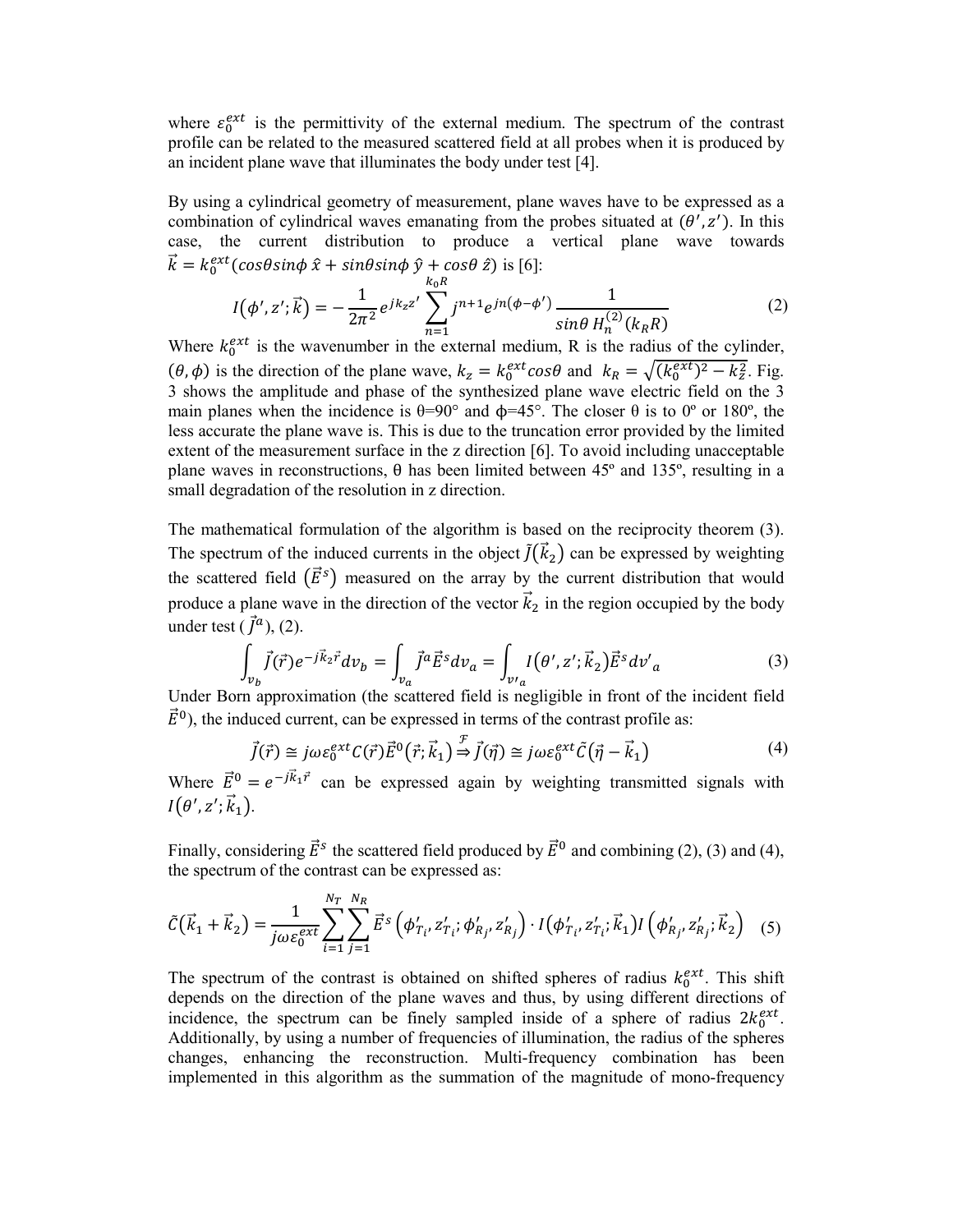images. This solution is widely applicable and preserves the shape and size of reconstructed objects in cases where coherent combination does not work [5].





Fig. 1: 3D view and XY plane of the Fig. 2: Simulated 3D model of the measurement geometry. In black the coordinate head. system for the plane waves and the antennas position are represented.



Fig. 3: Three main planes of the synthesized plane wave in the direction  $\theta=90^\circ$  and  $\phi = 45^{\circ}$ 

## **Preliminary Results of Brain Stroke Detection**

The assessment of the algorithm is accomplished by using computer simulations of a simplified 3D human head model. The model includes several layers corresponding to the skin, the skull and the brain itself, composed by the grey and white matter. The hemorrhagic stroke injury is simulated as a sphere of blood inserted in the white matter, see Fig. 2. The dielectric properties of the model are summarized in Table 1. Additionally, an external matching medium of  $\varepsilon_r$ =40 has been placed in order to reduce the initial contrast. When the external medium presents such large permittivity, it is possible to use low frequencies while maintaining a good resolution. In this case, the imaging algorithm is assessed using a frequency range between 0.3 - 1 GHz, which corresponds to a resolution of 2 cm. The scanning system consists of both transmitters and receivers placed along the surface of a cylinder of 22 cm in diameter, composed by 25 rings of 32 antennas separated 1cm in z direction. Fig. 4 shows the results of the reconstruction. It can be seen that in spite of the significant contrast between layers, the algorithm is able to retrieve the position and shape of the whole brain and specially of the blood vessel.